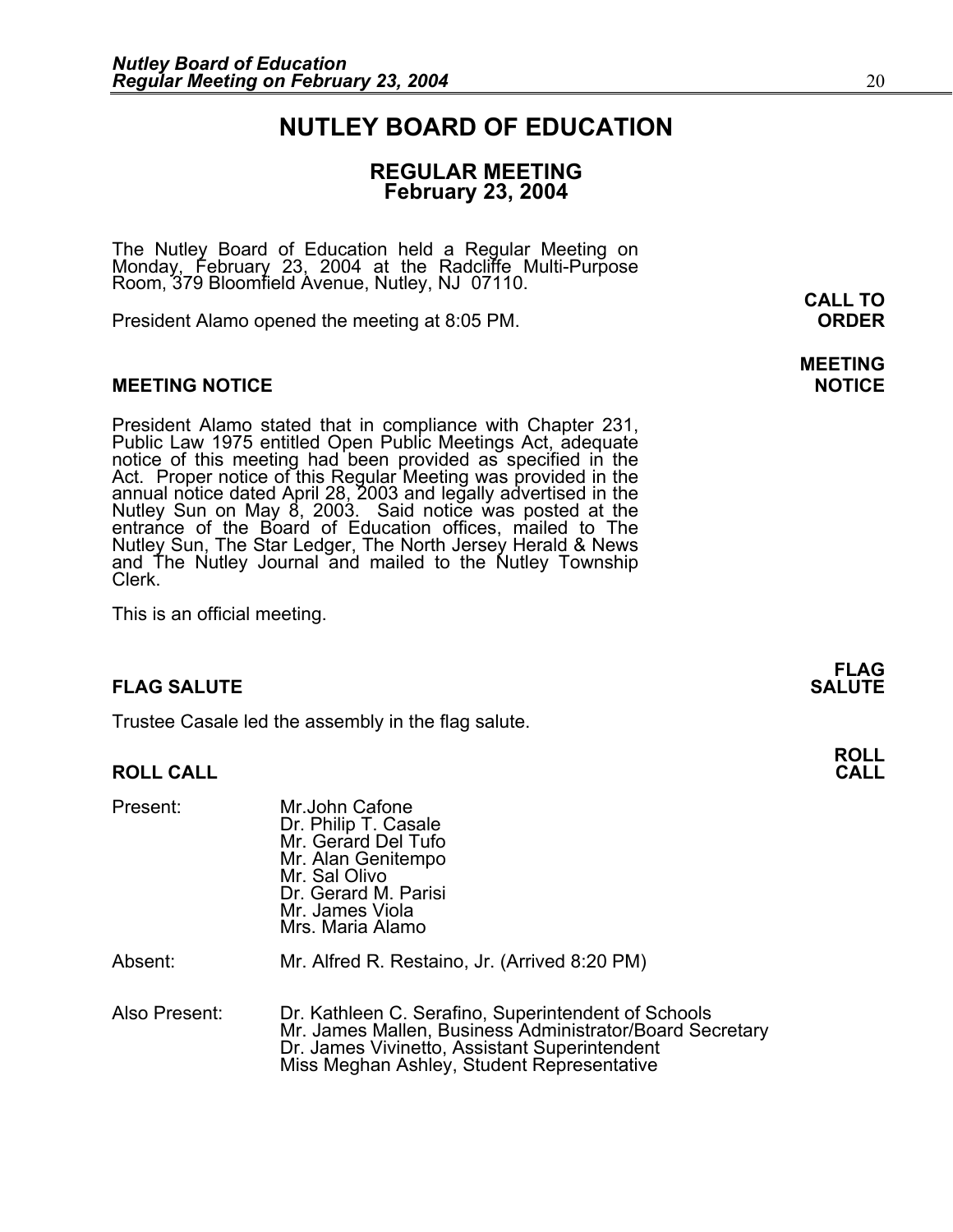# **APPROVAL OF MINUTES APPROVE**

BE IT RESOLVED that the Board of Education approves the following minutes:

February 9, 2004 - Conference/Special Meeting February 9, 2004 - Closed Executive Session January 26, 2004 - Regular Meeting January 26, 2004 - Conference Meeting January 26, 2004 - Closed Executive Session

Trustee Viola moved, Trustee Cafone seconded, and the Board unanimously approved by voice vote a motion to approve the minutes as listed.

#### **CORRESPONDENCE CORRESPONDENCE**

Board Secretary Mallen read, and the trustees acknowledged, the following item of correspondence:

A thank-you note to the Board from John Holland and the Nutley Music Boosters for covering the judge's fees for the Winter Guard Competition.

#### **SUPERINTENDENT'S REPORT SUPT'S REPORT A**

Superintendent Serafino welcomed everyone in attendance and announced that special awards will be presented tonight to students for both academic and athletic achievements. Dr.<br>Serafino then introduced Nutley High School Principal Mr. Joseph Zarra who introduced Guidance Director Mrs. Anne Starace, Athletic Director Angelo Frannicola and several coaches who announced the recipients of the academic and athletic awards stated on Schedule A as appended to these minutes.

#### **RECESS MEETING RECESS**

At 8:55 PM upon the suggestion of President Alamo, Trustee Casale moved, Trustee Genitempo seconded, and the Board unanimously approved by voice vote a motion to recess.

#### **RECONVENE MEETING RECONVENE**

At 9:10 PM Trustee Genitempo moved, Trustee Parisi seconded, and the Board unanimously approved by voice vote a motion to reconvene the open public meeting.

Dr. Serafino finished presenting the Superintendent's Report, dated February 23, 2004, Schedule A, which is appended to the minutes of this meeting, and briefly summarized its contents.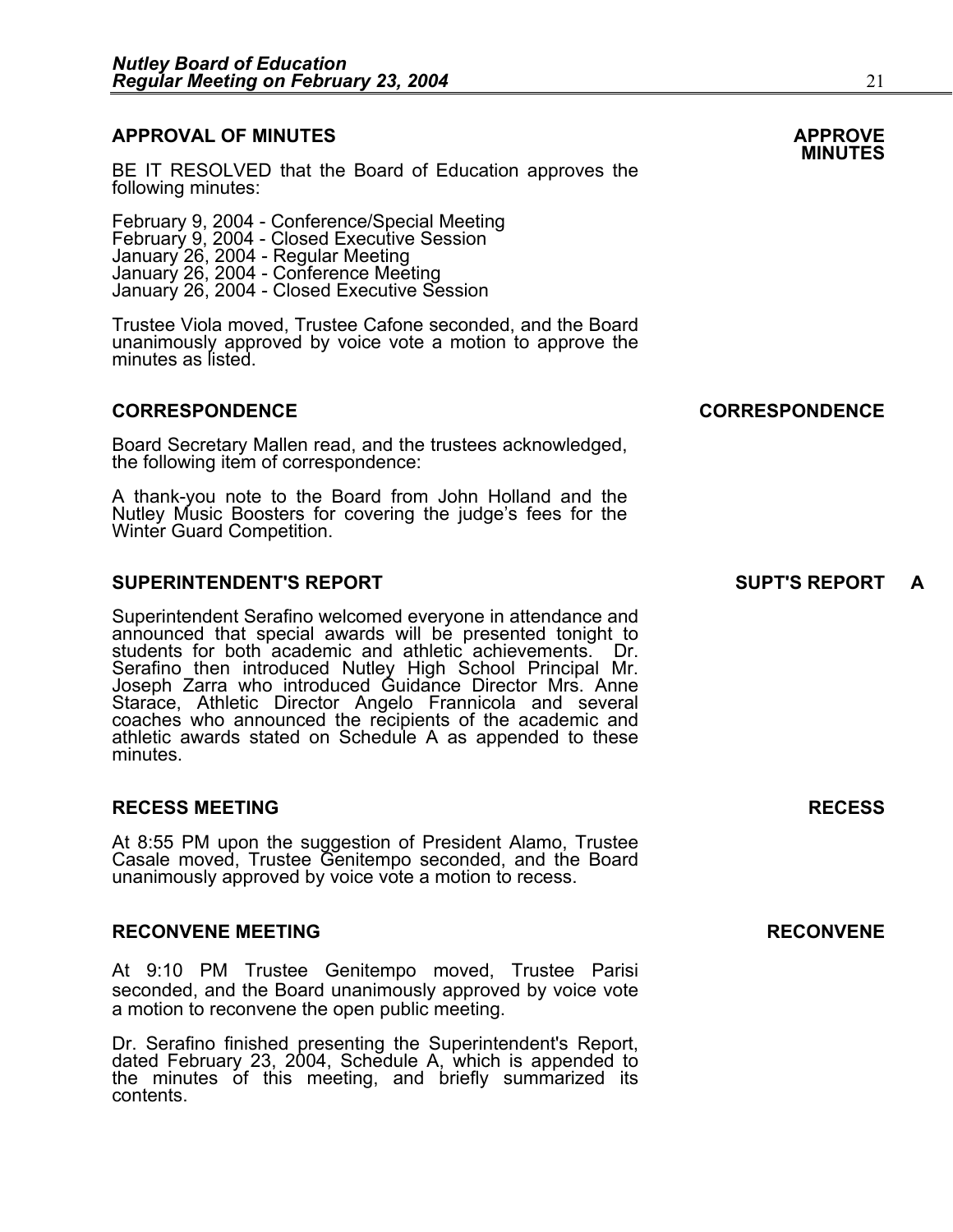### **BOARD SECRETARY'S REPORT**

Board Secretary Mallen presented the Board Secretary's Report dated February 23, 2004 as listed on the agenda.

#### HEARING OF CITIZENS (Resolutions Only) **HEARING OF SEARING** OF

At this time, President Alamo opened this meeting to members of the attending public for comments and/or concerns regarding the resolutions to be voted upon in tonight's agenda.

Hearing none, President Alamo closed this portion of the meeting.

#### **SUPERINTENDENT'S RESOLUTIONS SUPT'S**

Trustee Casale moved, and Trustee Del Tufo seconded, a motion that the Board approves the Superintendent's Resolutions numbers 1 through 21 as listed below.

The Superintendent's Resolutions 1 through 21 were unanimously approved by roll call vote.

#### 1. RETIREMENT- Teacher

BE IT RESOLVED that the Board of Education approves the retirement of Mrs. Jacqueline A. Meloni, middle school teacher, effective July 1, 2004.

# 2. **RETIREMENT - Buildings & Grounds Employee**<br>EMPLOYEE BE IT RESOLVED that the Board of Education approves the

BE IT RESOLVED that the Board of Board of Salvatore Del Mauro, buildings and grounds employee, effective April 1, 2004.

#### **3. RETIREMENT – Instructional Aide**

BE IT RESOLVED that the Board of Education approves the retirement of Mrs. Gloria Yanuzzelli, instructional aide, effective July 1, 2004.

#### 4. REAPPOINTMENTS - Professional Staff

BE IT RESOLVED that the Board of Education approves the reappointment of the professional staff listed on the attached Schedule C for the 2003-04 school year on the salary guide at the classification, step and annual salary as indicated in accordance with the 2003-04 Teachers' Salary Guide. **SECRETARY'S** 

**RESOLUTIONS** 

**RETIRE** 

**RETIRE** 

**RETIRE**<br>INSTRUCT **AIDE** 

**REAPPOINT STAFF C** 

**BOARD**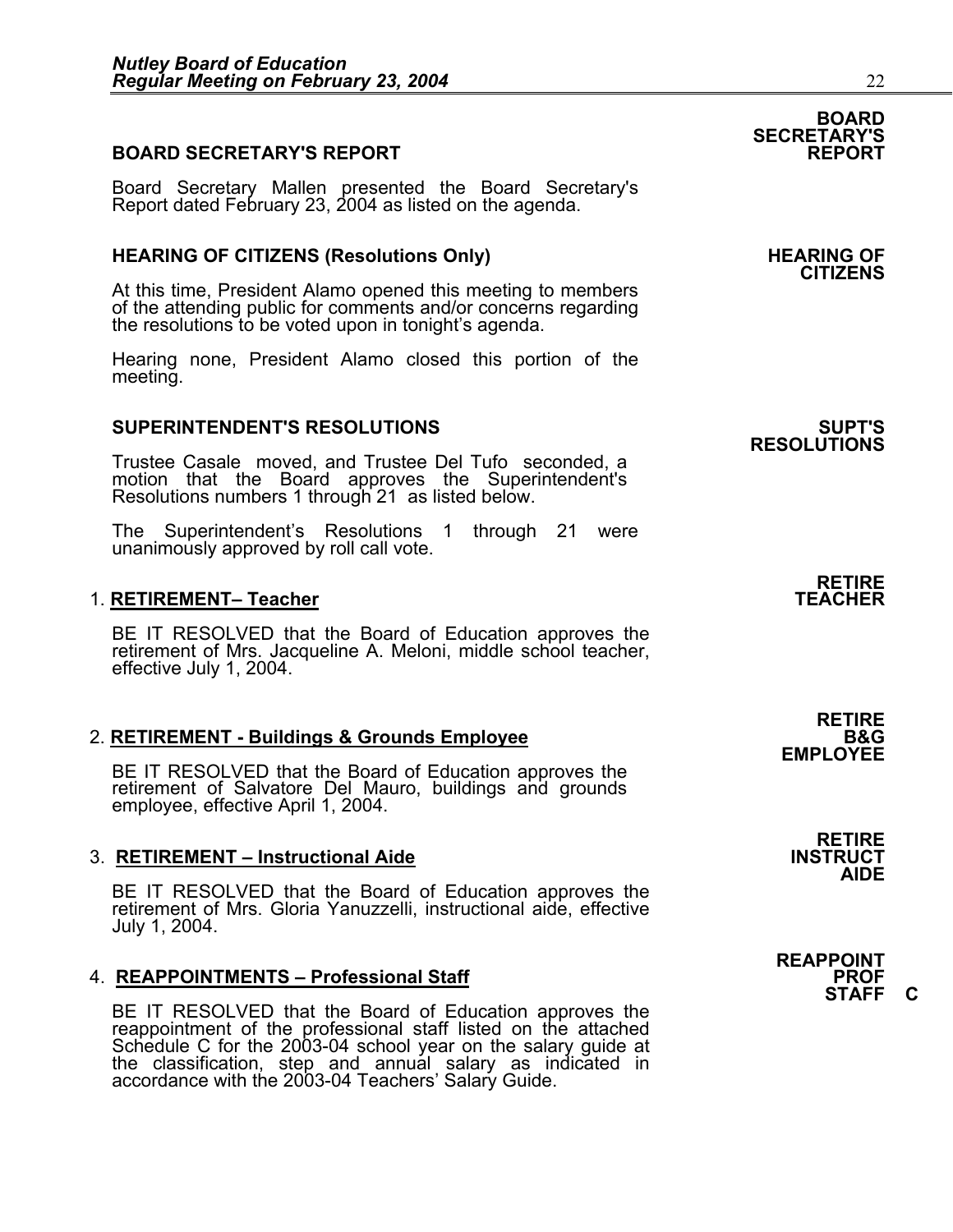### 5. **REAPPOINTMENTS - Non-Tenured Teachers**

BE IT RESOLVED that the Board of Education approves the reappointment of the non-tenured teachers listed on the attached Schedule D for the 2003-04 school year on the salary guide at the classification, step and annual salary as indicated in accordance with the 2003-04 Teachers' Salary Guide.

### 6. **REAPPOINTMENTS – Secretarial/Clerical Personnel**

BE IT RESOLVED that the Board of Education approves the reappointment of the personnel listed on the attached Schedule E for the 2003-04 school year at the salaries agreed upon and in accordance with the group, step and annual salary as indicated in accordance with the 2003-04 Secretarial Guide.

### **7. REAPPOINTMENTS – Instructional Aides**

BE IT RESOLVED that the Board of Education approves the reappointment of the instructional aides listed on the attached Schedule F for the 2003-04 school year, at the classification and step as indicated in accordance with the 2003-04 Secretarial Guide.

# 8. **APPOINTMENTS – Teacher Substitutes TEACHER SUBS B**

BE IT RESOLVED that the Board of Education approves the appointments of the teacher substitutes listed on the attached Schedule B dated February 23, 2004 for the 2003-04 school year.

#### 9. **APPOINTMENTS – Athletics**

BE IT RESOLVED that the Board of Education approves the athletic appointments listed below for the 2003-04 school year on<br>the salary guide at the classification and step as indicated in<br>accordance with the 2002-03 Coaches Salary Guide:

| <b>Sport</b>                              | <b>Name</b>     | <b>Step</b> | <b>Salary</b> |
|-------------------------------------------|-----------------|-------------|---------------|
| <b>BASEBALL</b><br><b>Head Coach</b>      | Robert Harbison | 4           | \$6,592       |
| <b>SOFTBALL</b><br><b>Assistant Coach</b> | Sarah Misner    |             | 4,730         |
| <b>CREW</b><br><b>Assistant Coach</b>     | Amanda Nat      | 1           | 4,062         |





**REAPPOINT<br>INSTRUCTIONAL AIDES F** 

| <b>APPOINT</b> |
|----------------|
| TEACHER        |
| <b>SUBS</b>    |

**APPOINT**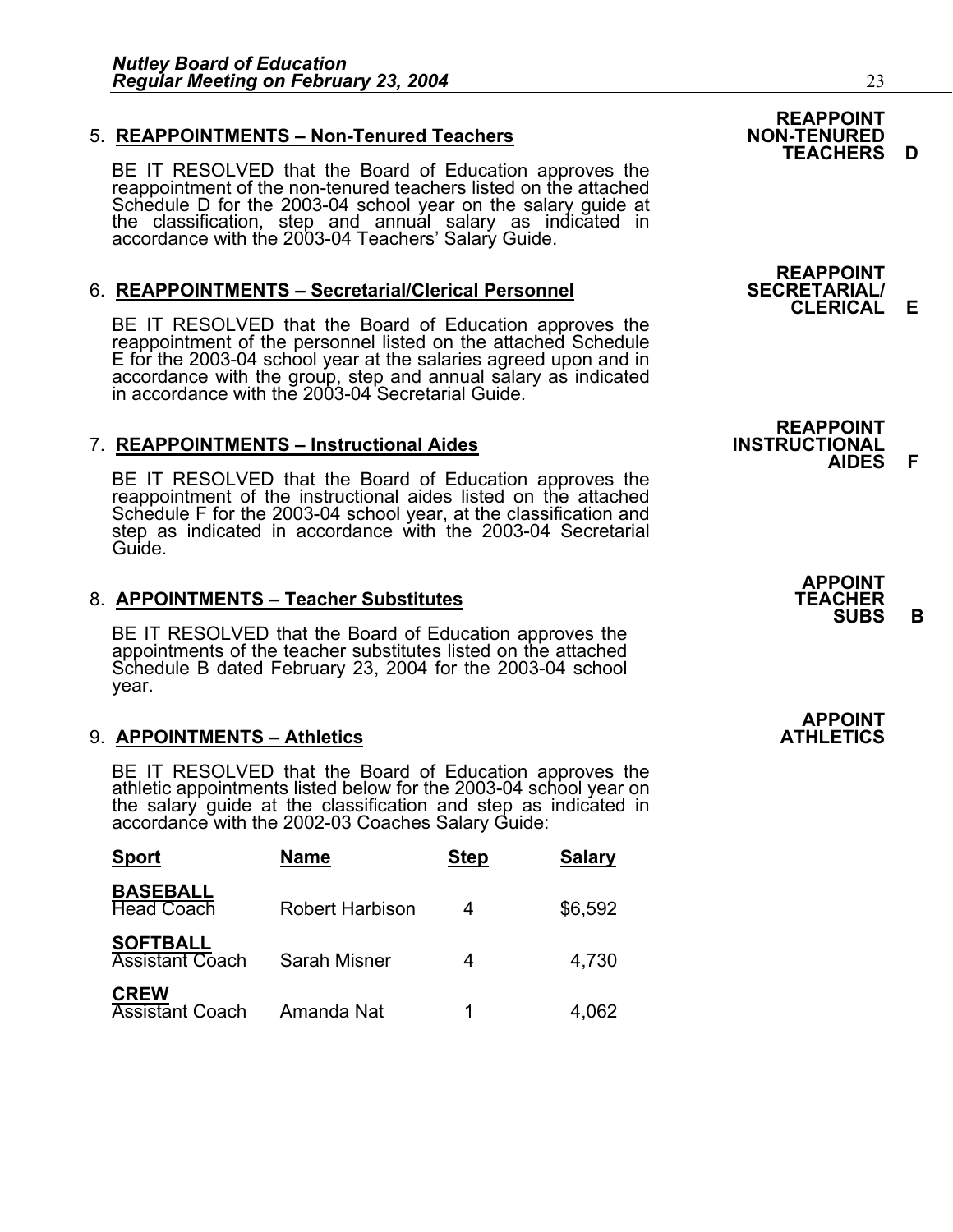#### 10. **APPOINTMENT – Volunteer Coach**

BE IT RESOLVED that the Board of Education approves the appointment of Miss Joniene Ryder for the position of Volunteer Girls Softball Coach for the 2003-04 school year.

#### 11. **APPOINTMENTS – BOE Extended Day Program**

BE IT RESOLVED that the Board of Education approves the appointment of the School Age Extended Day Program employees listed below for the 2003-04 school year at the salaries indicated:

| Substitute Child Care Instructor (p/t) | <b>Hourly Rate</b> |
|----------------------------------------|--------------------|
| <b>Kathleen Cullity</b>                | \$21.00            |
| Substitute Child Care Aide (p/t)       | <b>Hourly Rate</b> |
| Donna Miller<br>Valerie Nisivoccia     | \$10.50<br>10.50   |

### 12. APPOINTMENTS – Substitutes **SUBS**

BE IT RESOLVED that the Board of Education approves the following substitutes for the 2003-04 school year:

Secretarial/School Aide

Deborah Natalee Ciel

School Aide

Dolly Ross Roxanne Testa

#### 13. **EXTRA COMPENSATION COMP**

BE IT RESOLVED that the Board of Education approves the following personnel be paid extra compensation in the amounts indicated for services rendered:

#### **FAMILY LIFE EDUCATION CURRICULUM January 10, 2004**

| \$135.12 |
|----------|
| 103.92   |
| 103.92   |
| 103.92   |
| 103.92   |
| 103.92   |
|          |

**DAY PROG.** 

**APPOINT**

**COACH** 

**EXTRA**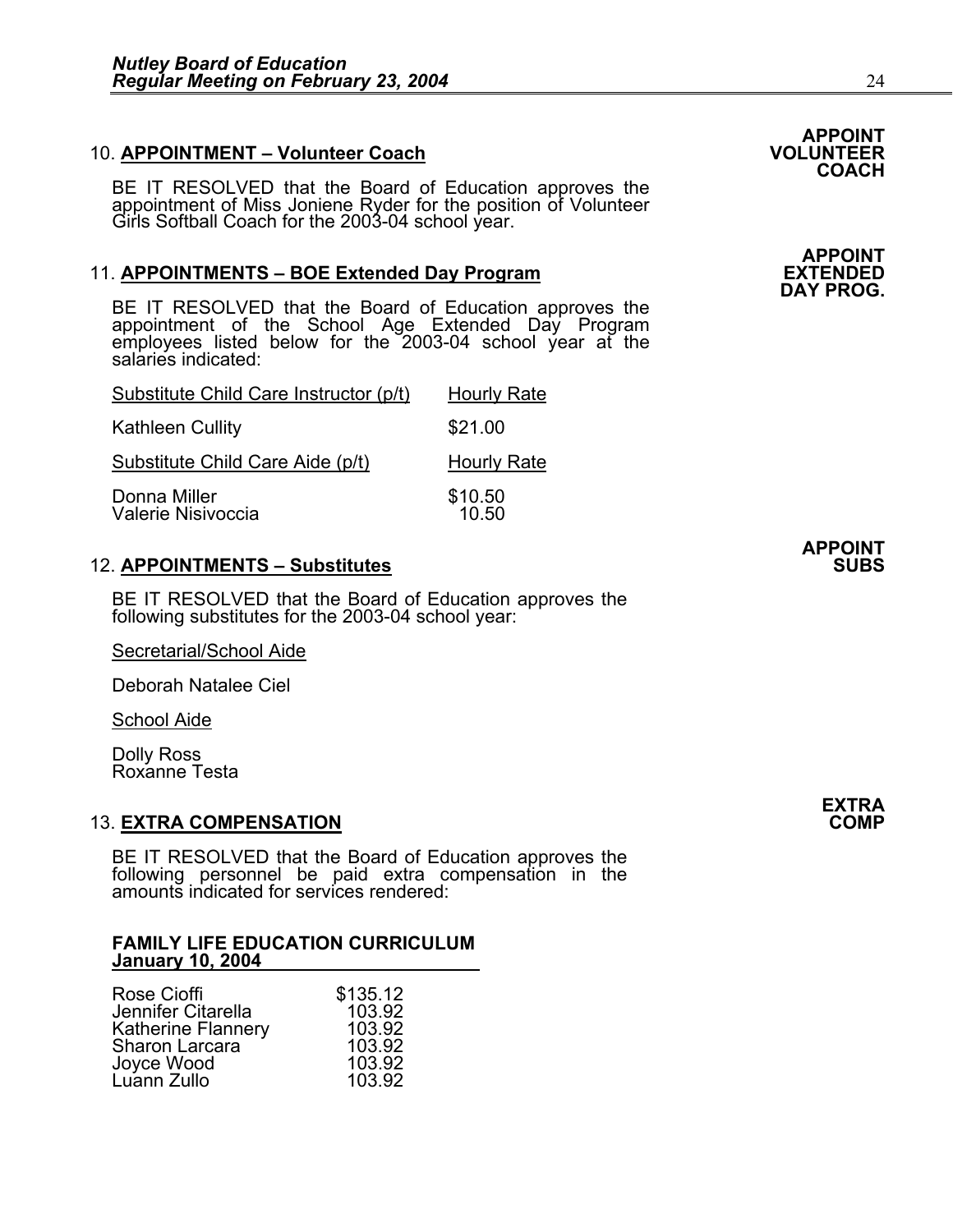#### **HSPA CURRICULUM WORKSHOP – January 7, 2004**

| \$51.96 |
|---------|
| 75.60   |
| 51.96   |
| 51.96   |
| 51.96   |
|         |

#### **MATHCOUNTS WORKSHOP – GRADES 5 & 6/ BASIS SKILLS – January 10, 2004**

| Susan Bartol              | \$103.92         |
|---------------------------|------------------|
| Meagan Bennett            | 103.92           |
| Tara Castellano           | 103.92           |
| Kelli Cerniglia           | 103.92           |
| <b>Dolores Contreras</b>  | 103.92           |
| Carla Cullari             | 103.92           |
| Dana DiGiacomo            | 103.92           |
| <b>Margaret Dougherty</b> | 103.92           |
| Nancy Falco               | 103.92           |
| Emanuela Fierro           | 103.92           |
| Jill Freedman             | 103.92           |
| Jainine Gambaro           | 103.92           |
| Laura Giangeruso          | 103.92           |
| Patricia Isabella         | 103.92           |
| Jessica Jernick           | 103.92           |
| Patricia Keating          | 103.92           |
| Lesslie Licameli          | 103.92           |
| Cynthia Lynch             | 103.92           |
| Láura-anńe MacMillan      | 103.92           |
| Pamela Maggiano           | 103.92           |
| Lisa Palestina            | 103.92           |
| <b>Kristen Puzio</b>      | 103.92           |
| Lorraine Restel           | 103.92           |
| Alisa Rossi               | 103.92           |
| Lisa Rossi                | 103.92           |
| Lorraine Rubinstein       | 103.92<br>103.92 |
| Kevin Smyth               | 103.92           |
| Nancy Szúra               | 103.92           |
| Stephanie Zaros           |                  |

#### **MUSIC CURRICULUM – GRADES 7-12 – January 24, 2004**

| Carol Bender                        | \$103.92 |
|-------------------------------------|----------|
|                                     | 103.92   |
| Peter D'Angelo<br>Dennis McPartland | 103.92   |
|                                     | 103.92   |
| Baron Raymonde<br>John Vitkovsky    | 151.20   |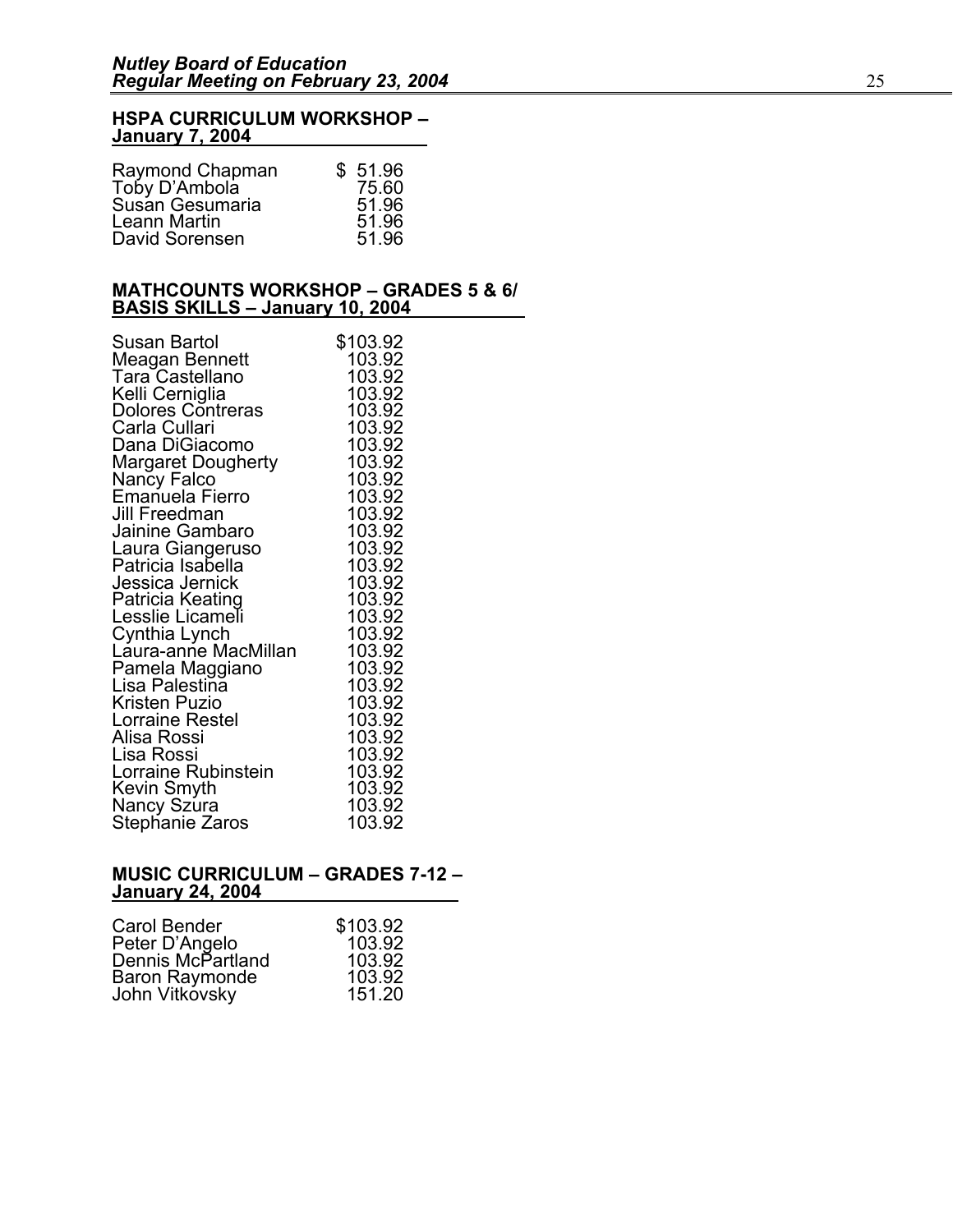#### **WORLD LANGUAGE CURRICULUM K-12 January 10, 2004**

| Arlene Baldino      | \$103.92 |
|---------------------|----------|
| Patricia Camarda    | 103.92   |
| Addolorato Cicchino | 103.92   |
| Elizabeth D'Angio   | 103.92   |
| Maria Papaleo       | 103.92   |
| Monica Rhein        | 103.92   |
| Peggy Rucinski      | 103.92   |
| Ciro Violante       | 151.20   |

#### **WORLD CULTURES COMMITTEE – December 2,16, 2003 and January 20, 2004**

| \$155.88 |
|----------|
| 226.80   |
| 155.88   |
| 103.92   |
| 155.88   |
| 155.88   |
| 155.88   |
|          |

#### **REVIEW OF SOCIAL STUDIES CURRICULUM – K-3 – January 10, 2004**

| Rita Alfaro                       | \$103.92 |
|-----------------------------------|----------|
| Amelia Cerisano                   | 103.92   |
| Pamela Conry                      | 103.92   |
| Michele Cristantiello             | 103.92   |
| Paula Lee                         | 103.92   |
| <b>Lorraine Milunaitis</b>        | 103.92   |
| Robert O'Dell                     | 151.20   |
| Mary Pontrella<br>Sally Ann Ryder | 103.92   |
|                                   | 103.92   |
|                                   |          |

#### **HEALTH DYNAMICS CLASSES – Month of January, 2004**

Rose Cioffi 5250.00

#### **PAYMENT FOR BOE VIDEO TAPING – December 15, 2003 and January 26, 2004**

Joseph Carlo  $$79.75$ 

#### **PAYMENT FOR ZERO PERIOD BASIC SKILLS CLASSES – Month of January, 2004**

| Leann Martin   | \$480.00 |
|----------------|----------|
| David Sorensen | 480.00   |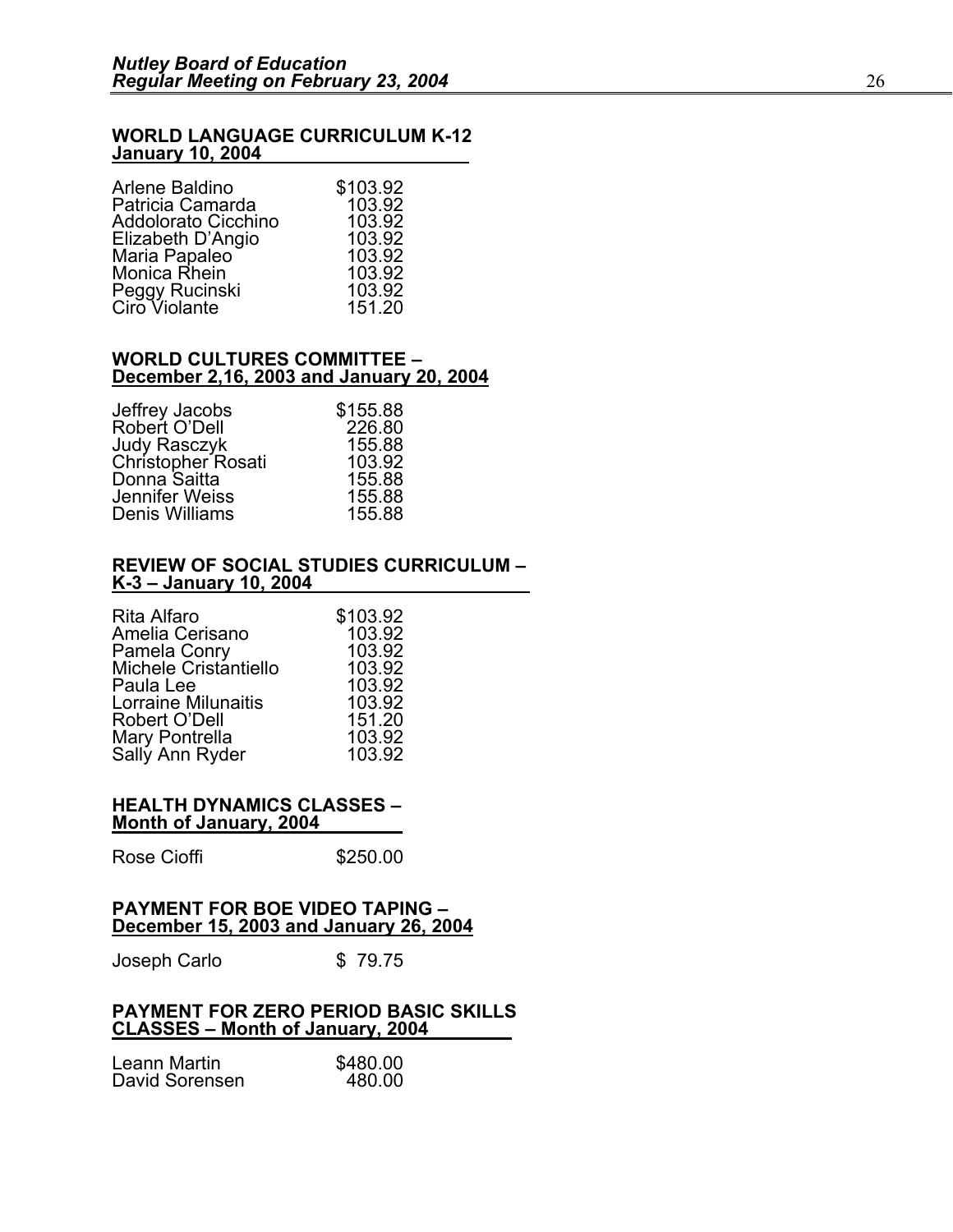#### **PAYMENT FOR MATHCOUNTS COMPETITION – NJIT – February 7, 2004**

| Nancy Foglio               | \$259.00 |
|----------------------------|----------|
| <b>Bethany Anne Raiser</b> | 259.00   |

#### **CENTRAL DETENTION COVERAGE – January, 2004**

#### High School

| Robin DeLorenzo    | \$93.85 |
|--------------------|---------|
| AnneMarie Kowalski | 187.70  |
| Lisa Vallo         | 56.31   |

#### Franklin School

| Joseph Cappello   | 131.39 |
|-------------------|--------|
| Tracy Egan        | 37.54  |
| Louis Manganiello | 75.08  |
| Luann Zullo       | 112.62 |

#### **SATURDAY MORNING SUSPENSIONS – September, 2003**

High School

Lisa Vallo **\$ 313.80** 

14. **Transfer of Personnel**<br>**PERSONNEL** BE IT RESOLVED that the Board of Education approves upon the recommendation of the Superintendent of Schools the following transfer effective March 1, 2004 for the remainder of the 2003-04 school year.

<u>Name From</u> <u>Fo</u>

Guidance

Joyce Wood Elementary Franklin Middle School

# 15. **APPROVAL OF CALENDARS – 2004-05 School Year** (15. **APPROVAL OF CALENDARS – 2004-05 School Year** (15. **CALENDARS** H **BE IT RESOLVED** that the Board of Education approves the

adoption of the following attached calendars for the 2004-05 school year:

School Calendar -Schedule G Calendar for Twelve-Month Employees -Schedule H **TRANSFER** 

**APPROVAL**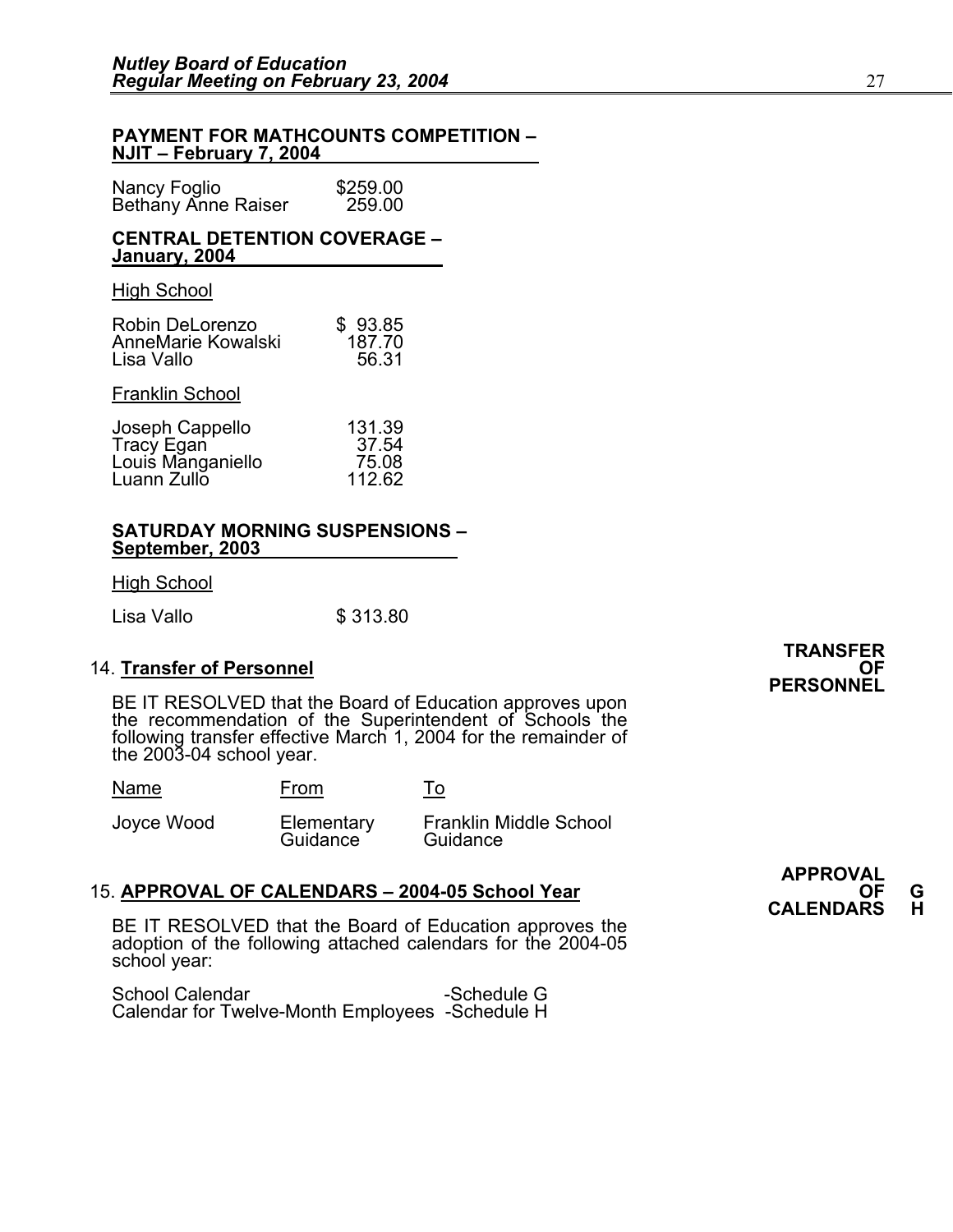#### 16. LONGEVITY PAY

BE IT RESOLVED that the Board of Education approves the following longevity payment:

Nancy Foglio - \$1,400 Eff. Sept. 1, 2003 (15 yrs.) Angelina Luzzi -\$1,550(prorated) Eff. March 1, 2004 (15 yrs.) James Ryan -\$1,550(prorated) Eff. April 1, 2004 (15 yrs.)

#### **APPROVAL OF SUBMISSION OF THE COMPREHENSIVE EQUITY**  17. **EQUITY PLAN FY 2004-2007**

BE IT RESOLVED that the Board of Education approves the submission of the Comprehensive Equity Plan for the years 2004 through 2007 to the Essex County Office of Education<br>and the Office of Bilingual Education and Equity issues.

## AUTHORIZE<br>AUTHORIZATION OF THE AFFIRMATIVE ACTION TEAM **AUTHORIZE**<br>ASSESSMENT O CONDUCT A NEEDS ASSESSMENT **18. TO CONDUCT A NEEDS ASSESSMENT**

BE IT RESOLVED that the Board of Education approves a needs assessment to be conducted by the Affirmative Action Team for the Comprehensive Equity Plan for the years 2004 through 2007.

#### **APPROVAL OF AGREEMENT BETWEEN THE 1ST AGREEMENT CEREBRAL PALSY OF NEW JERSEY AND THE NUTLEY CP OF NJ & 19. BOARD OF EDUCATION**

BE IT RESOLVED that the Board of Education approves the contractual agreement between the 1<sup>st</sup> Cerebral Palsy of New contractual agreement between the 1st Cerebral Palsy of New Jersey and the Nutley Board of Education to provide a one-<br>on-one aide for client C.D. at the rate of \$72.00 per day starting February 2, 2004.

#### 20. LEAVE OF ABSENCE - Teacher

BE IT RESOLVED that the Board of Education approves an extension of a childrearing leave of absence for Mrs. Linda J.<br>Batson for the 2004-05 school year with the provision that she notify the Superintendent of Schools of further teaching intentions no later than April 1, 2005.

#### **21. APPOINTMENTS - ATHLETICS**

BE IT RESOLVED that the Board of Education approves the athletic appointments listed below for the 2003/2004 school year on the salary guide at the classification and step as indicated in accordance with the 2003/2004 coaches salary guide: **APPROVE COMPREHENSIVE** 

**APPROVE** 

**LEAVE ABSENCE** 

**APPOINT** 

**LONGEVITY**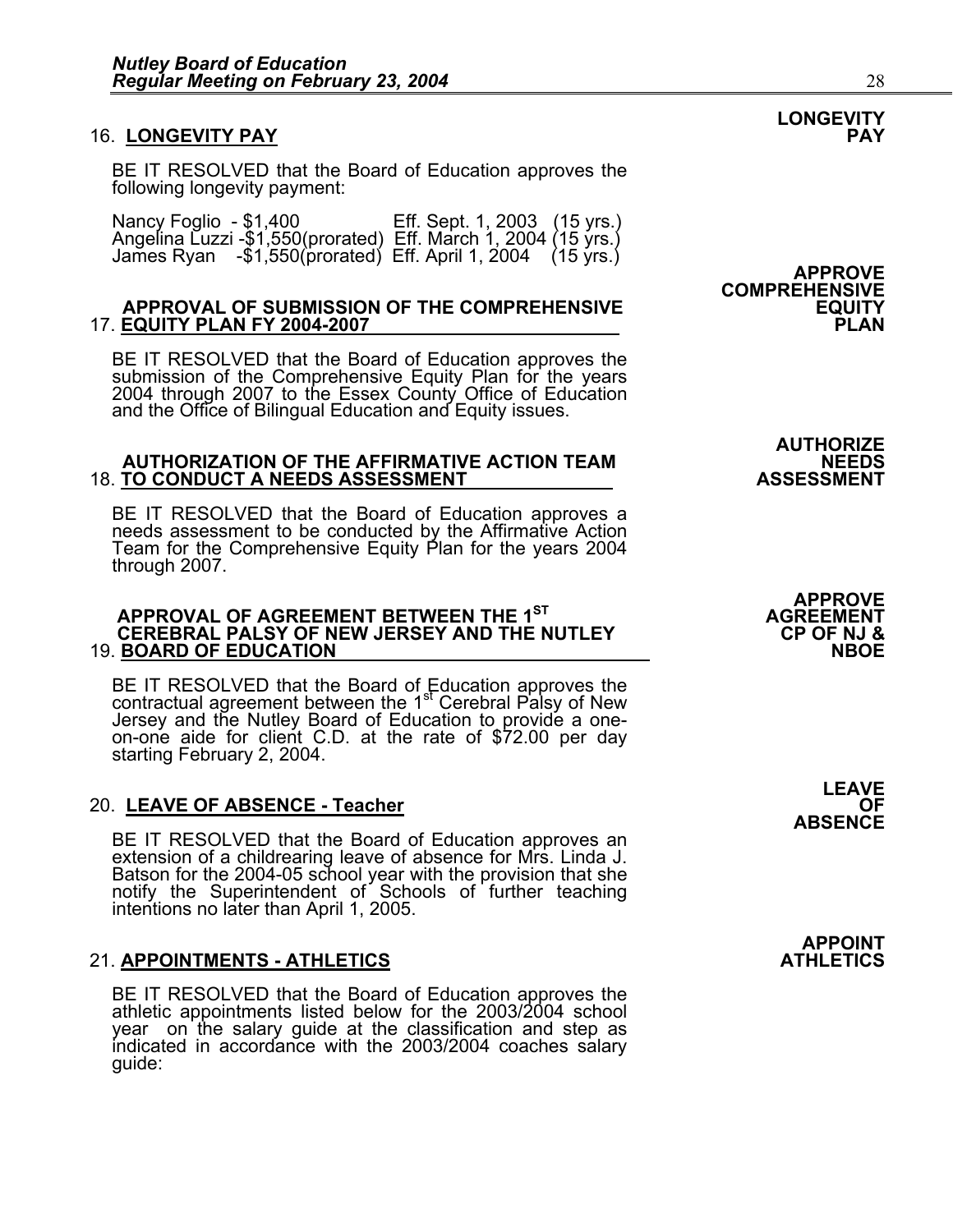#### *Nutley Board of Education Regular Meeting on February 23, 2004* 29

| <u>Sport</u>                                                                                                                                                                                            | <b>Name</b>                                                                                                                                                                    | <b>Step</b>                                       | <b>Salary</b>                                                        |
|---------------------------------------------------------------------------------------------------------------------------------------------------------------------------------------------------------|--------------------------------------------------------------------------------------------------------------------------------------------------------------------------------|---------------------------------------------------|----------------------------------------------------------------------|
| <u>FALL</u>                                                                                                                                                                                             |                                                                                                                                                                                |                                                   |                                                                      |
| <b>FOOTBALL</b>                                                                                                                                                                                         |                                                                                                                                                                                |                                                   |                                                                      |
| <b>Head Coach</b><br><b>Assistant Coach</b><br><b>Assistant Coach</b><br><b>Assistant Coach</b><br><b>Assistant Coach</b><br><b>Assistant Coach</b><br><b>Assistant Coach</b><br><b>Assistant Coach</b> | James Kelly<br><b>Christopher Chern</b><br><b>Robert Harbison</b><br>Angelo Intile<br>Joseph Piro<br><b>Eric Puzio</b><br><b>Donald Sellari</b><br><b>Christopher Strumolo</b> | 4<br>2<br>4<br>4<br>3<br>$\overline{2}$<br>4<br>4 | 8,027<br>5,038<br>5,484<br>5,484<br>5,261<br>5,038<br>5,484<br>5,484 |
| <b>BOYS SOCCER</b>                                                                                                                                                                                      |                                                                                                                                                                                |                                                   |                                                                      |
| <b>Head Coach</b><br><b>Assistant Coach</b><br><b>Assistant Coach</b><br><b>Assistant Coach</b>                                                                                                         | Donald Manfria<br><b>Patrick Gabriele</b><br><b>Marcellino Marra</b><br>Pasquale Pontoriero                                                                                    | 4<br>2<br>4<br>3                                  | 6,592<br>4,283<br>4,730<br>4,505                                     |
| <b>GIRLS SOCCER</b>                                                                                                                                                                                     |                                                                                                                                                                                |                                                   |                                                                      |
| <b>Head Coach</b><br><b>Assistant Coach</b><br><b>Assistant Coach</b>                                                                                                                                   | Nikola Markovic<br><b>David Caithness</b><br>Sarah Misner                                                                                                                      | 4<br>2<br>$\overline{2}$                          | 6,592<br>4,283<br>4,283                                              |
| <b>CROSS COUNTRY</b>                                                                                                                                                                                    |                                                                                                                                                                                |                                                   |                                                                      |
| <b>Head Coach</b><br><b>Assistant Coach</b>                                                                                                                                                             | <b>Edward Annett</b><br>John Schwarz                                                                                                                                           | 4<br>4                                            | 4,467<br>3,334                                                       |
| <u>TENNIS - GIRLS</u>                                                                                                                                                                                   |                                                                                                                                                                                |                                                   |                                                                      |
| <b>Head Coach</b>                                                                                                                                                                                       | <b>Vincent Turturiello</b>                                                                                                                                                     | 4                                                 | 4,467                                                                |
| <b>VOLLEYBALL</b>                                                                                                                                                                                       |                                                                                                                                                                                |                                                   |                                                                      |
| <b>Head Coach</b><br><b>Assistant Coach</b>                                                                                                                                                             | Daria LaConte<br><b>Ralph LaConte</b>                                                                                                                                          | 3<br>3                                            | 4,245<br>3,114                                                       |
| <b>CHEERLEADING</b>                                                                                                                                                                                     |                                                                                                                                                                                |                                                   |                                                                      |
| <b>Head Coach</b><br><b>Assistant Coach</b>                                                                                                                                                             | Susan Furnari<br>Mary Pontrella                                                                                                                                                | 4<br>4                                            | 6,156<br>4,406                                                       |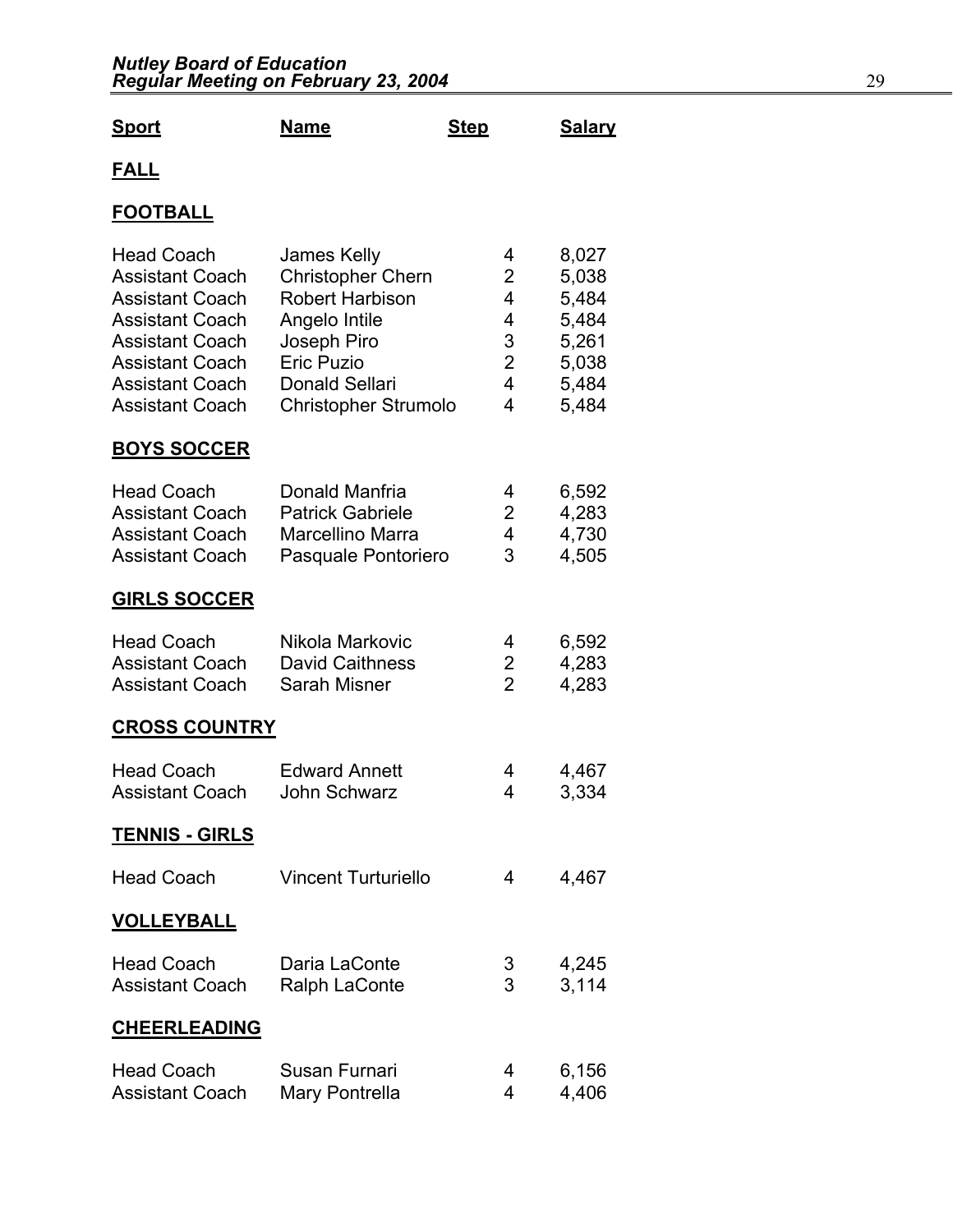## **VOCAL MUSIC**

| <b>Director</b>                                                                                            | Michael Cundari                                            |                                                                    | 4 | 6,592                   |
|------------------------------------------------------------------------------------------------------------|------------------------------------------------------------|--------------------------------------------------------------------|---|-------------------------|
|                                                                                                            |                                                            |                                                                    |   |                         |
| <b>BAND</b>                                                                                                |                                                            |                                                                    |   |                         |
| <b>Director</b>                                                                                            | Jarrett Zellea                                             |                                                                    | 4 | 6,592                   |
| <b>TWIRLER/COLOR GUARD</b>                                                                                 |                                                            |                                                                    |   |                         |
|                                                                                                            |                                                            |                                                                    |   |                         |
| <b>Head Coach</b>                                                                                          | <b>Aurilla Card</b>                                        |                                                                    | 2 | 2,952                   |
| <b>BAND PROGRAM - 2003/2004</b>                                                                            |                                                            |                                                                    |   |                         |
| <b>Percussion Battery Instructor</b><br><b>Percussion Pit Instructor</b><br><b>Winter Guard Instructor</b> |                                                            | Quinn Blanford<br><b>Christopher Conner</b><br><b>Aurilla Card</b> |   | \$2,000<br>1,000<br>800 |
| <b>WINTER</b>                                                                                              |                                                            |                                                                    |   |                         |
| <b>BOWLING</b>                                                                                             |                                                            |                                                                    |   |                         |
| <b>Head Coach</b>                                                                                          | George Ackerman                                            |                                                                    | 4 | 4,182                   |
| <b>BOYS BASKETBALL</b>                                                                                     |                                                            |                                                                    |   |                         |
| <b>Head Coach</b>                                                                                          | <b>Robert Harbison</b>                                     |                                                                    | 4 | 6,592                   |
| <b>Assistant Coach</b><br><b>Assistant Coach</b>                                                           | <b>Frank Francia</b><br>3<br><b>Lawrence Mitschow</b><br>4 |                                                                    |   | 4,505<br>4,730          |
| <b>WINTER TRACK</b>                                                                                        |                                                            |                                                                    |   |                         |
| <b>Head Coach</b>                                                                                          | Robert O'Dell                                              |                                                                    | 4 | 6,592                   |
| <b>Assistant Coach</b>                                                                                     | <b>Edward Annett</b>                                       |                                                                    | 4 | 4,730                   |
| <b>Assistant Coach</b>                                                                                     | Gerald Ryan                                                |                                                                    | 4 | 4,730                   |
| <b>WRESTLING</b>                                                                                           |                                                            |                                                                    |   |                         |
| Head Coach                                                                                                 | Carmon LoDo                                                |                                                                    |   | R 502                   |

| Head Coach             | Carmen LoRe              |   | 6,592 |
|------------------------|--------------------------|---|-------|
| <b>Assistant Coach</b> | Patrick Algieri          |   | 4.730 |
| <b>Assistant Coach</b> | <b>Christopher Chern</b> | 4 | 4.730 |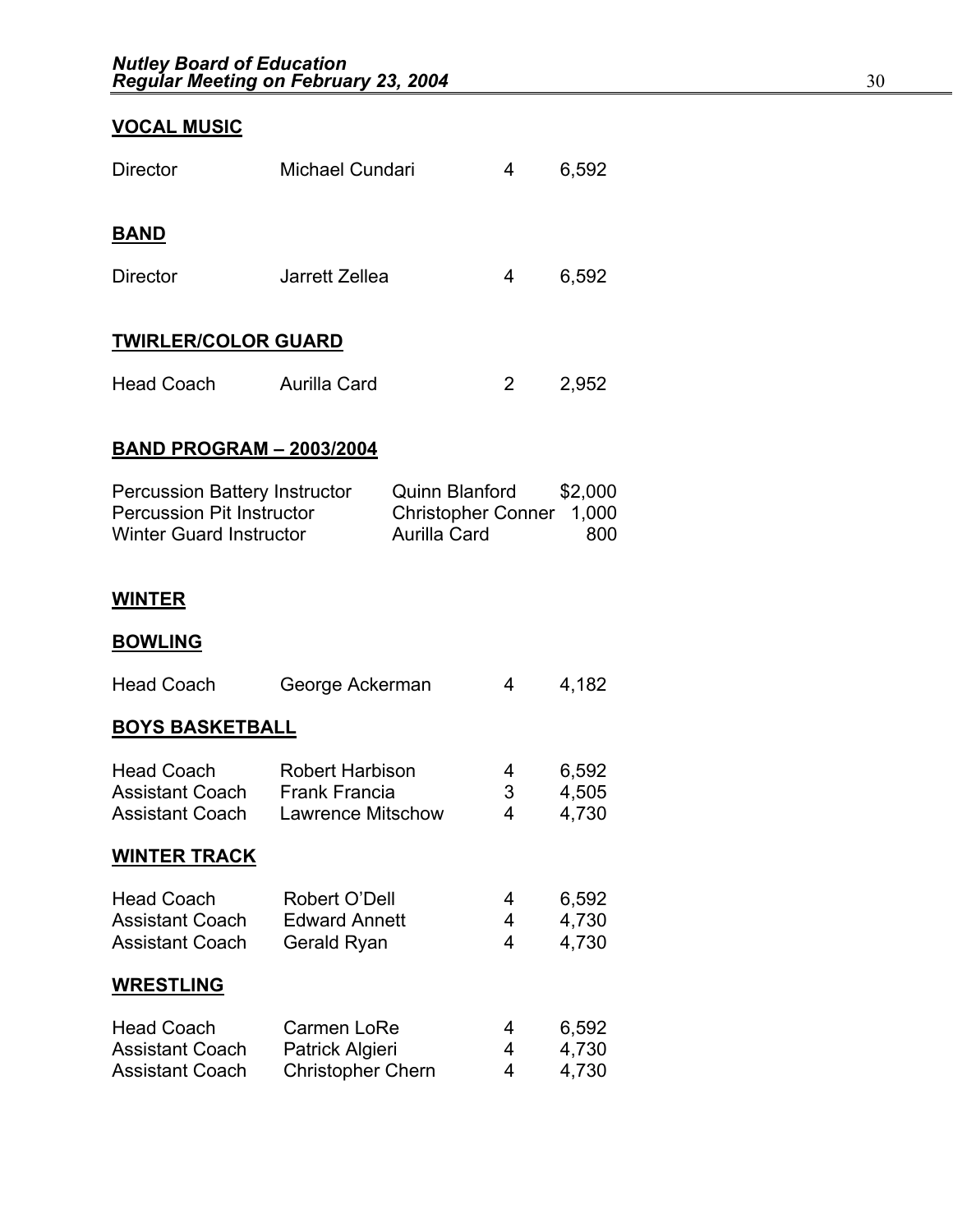### **GIRLS BASKETBALL**

| <b>Head Coach</b><br><b>Assistant Coach</b><br><b>Assistant Coach</b>                                                                               | Sarah Misner<br><b>Thomas Grant</b><br>Luann Zullo                                                                             | 4<br>3<br>4                | 6,592<br>4,505<br>4,730                            |
|-----------------------------------------------------------------------------------------------------------------------------------------------------|--------------------------------------------------------------------------------------------------------------------------------|----------------------------|----------------------------------------------------|
| <b>ICE HOCKEY</b>                                                                                                                                   |                                                                                                                                |                            |                                                    |
| <b>Head Coach</b><br><b>Assistant Coach</b><br><b>Assistant Coach</b>                                                                               | <b>Thomas Gross</b><br><b>Timothy Fox</b><br><b>Eric Puzio</b>                                                                 | 3<br>4<br>3                | 6,371<br>4,730<br>4,505                            |
| <b>SPRING</b>                                                                                                                                       |                                                                                                                                |                            |                                                    |
| <b>GOLF</b>                                                                                                                                         |                                                                                                                                |                            |                                                    |
| <b>Head Coach</b>                                                                                                                                   | <b>Thomas Grant</b>                                                                                                            | 4                          | 4,182                                              |
| <b>TRACK - BOYS/GIRLS</b>                                                                                                                           |                                                                                                                                |                            |                                                    |
| <b>Head Coach</b><br><b>Assistant Coach</b><br><b>Assistant Coach</b><br><b>Assistant Coach</b><br><b>Assistant Coach</b><br><b>Assistant Coach</b> | Robert O'Dell<br><b>Edward Annett</b><br>Kelli Cerniglia<br><b>Andrew Linfante</b><br><b>Christopher Rosati</b><br>Gerald Ryan | 4<br>4<br>4<br>4<br>4<br>4 | 6,592<br>4,730<br>4,730<br>4,730<br>4,730<br>4,730 |
| <b>BASEBALL</b>                                                                                                                                     |                                                                                                                                |                            |                                                    |
| <b>Assistant Coach</b><br><b>Assistant Coach</b>                                                                                                    | <b>Patrick Gabriele</b><br><b>Eric Puzio</b>                                                                                   | 2<br>4                     | 4,062<br>4,730                                     |
| <b>SOFTBALL</b>                                                                                                                                     |                                                                                                                                |                            |                                                    |
| <b>Head Coach</b><br><b>Assistant Coach</b><br><b>Assistant Coach</b>                                                                               | Luann Zullo<br>Jennifer Citarella<br>James Kelly                                                                               | 4<br>4<br>4                | 6,592<br>4,730<br>4,730                            |
| <b>BOYS TENNIS</b>                                                                                                                                  |                                                                                                                                |                            |                                                    |
| <b>Head Coach</b>                                                                                                                                   | <b>Vincent Turturiello</b>                                                                                                     | 4                          | 4,467                                              |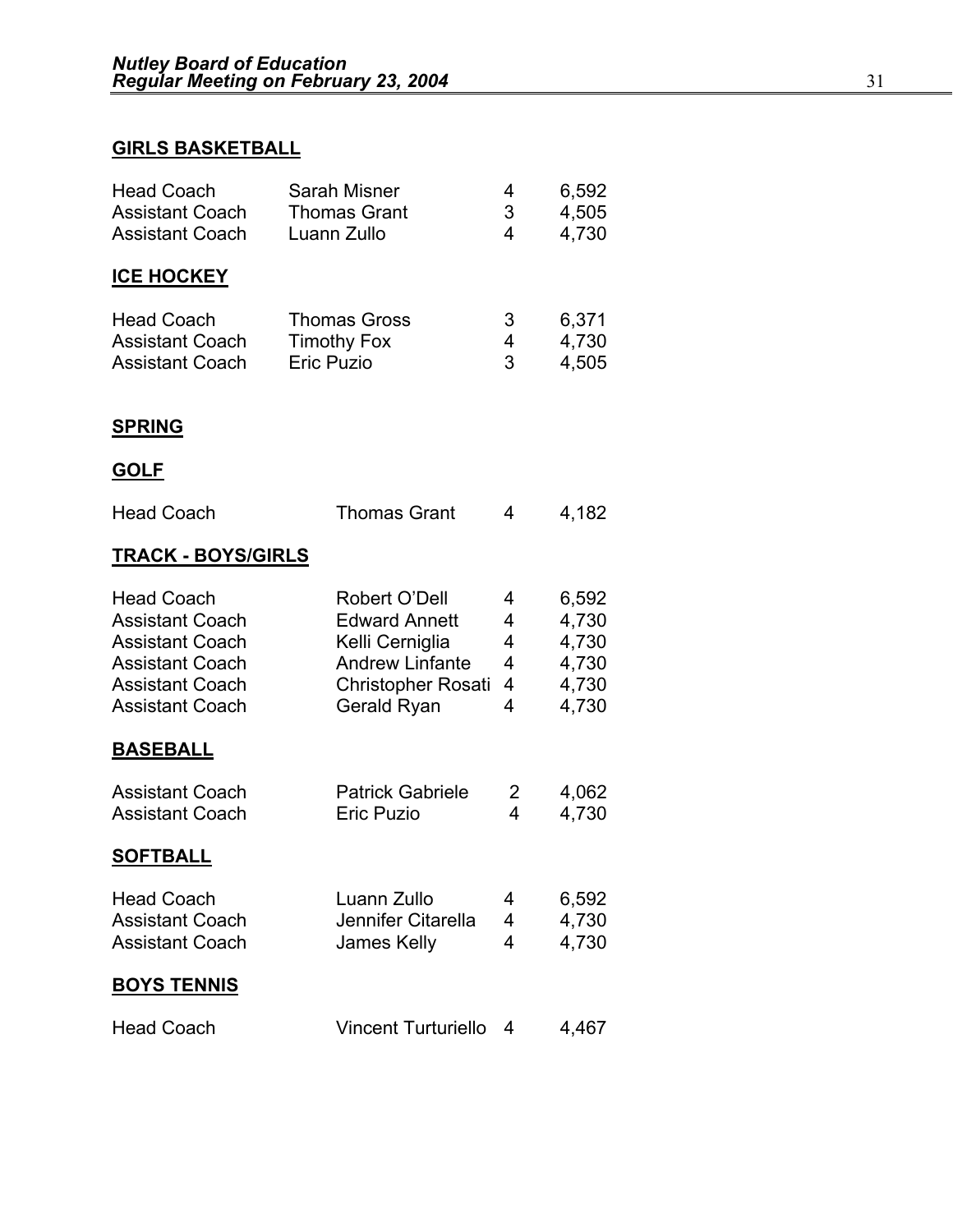#### **CREW**

| <b>Head Coach</b><br><b>Assistant Coach</b><br><b>Assistant Coach</b><br><b>Assistant Coach</b> | <b>Kevin Smyth</b><br><b>Anthony Scarpelli</b><br>Ernie Schmidig<br>Jill Szura | 4<br>4<br>4<br>4 | 6,592<br>4,730<br>4,730<br>4,730 |
|-------------------------------------------------------------------------------------------------|--------------------------------------------------------------------------------|------------------|----------------------------------|
| <b>LACROSSE</b>                                                                                 |                                                                                |                  |                                  |
| <b>Head Coach</b>                                                                               | <b>Richard Noonan</b>                                                          | 4                | 6,592                            |
| <b>Assistant Coach</b>                                                                          | Kent Bania                                                                     | 4                | 4,730                            |
| <b>Assistant Coach</b>                                                                          | John Dudley                                                                    | 4                | 4,730                            |
| <b>EQUIPMENT MANAGER</b>                                                                        |                                                                                |                  |                                  |

|  | <b>Head Coach</b> | Robyn Powell |  | 6,423 |
|--|-------------------|--------------|--|-------|
|--|-------------------|--------------|--|-------|

## **BOARD SECRETARY'S RESOLUTIONS** SECRETARY'S

Trustee Genitempo moved, and Trustee Parisi seconded a motion, that the Board approves the Board Secretary's Resolutions numbers 1 through 9 as listed below.

The Board Secretary's Resolutions 1 through 9 were unanimously approved by roll call vote.

#### 1. **SECRETARY & TREASURER'S REPORT**

 BE IT RESOLVED that the Board of Education approves the acknowledgement and acceptance of the reports of the Board<br>Secretary (Appendix A) and Treasurer of School Monies (Appendix B) for the period ending January 31, 2004.

#### 2. CERTIFICATION OF MAJOR ACCOUNT FUND STATUS

BE IT RESOLVED that the Nutley Board of Education certifies that as of January 31, 2004, after review of the Secretary's monthly financial report (Appropriations section) and upon consultation with the appropriate district officials, to the best of its knowledge no major account or fund has been overexpended in violation of NJAC 6A:23-2.11(b) and that sufficient<br>funds are available to meet the district's financial obligations for funds are available to meet the district's financial obligations for the remainder of the fiscal year. (Major accounts are General Fund and Debt Service.)

**BOARD RESOLUTIONS** 

# **SECY. & TREAS. A**

## **CERTIFICATION<br>MAJOR ACCOUNT FUND STATUS**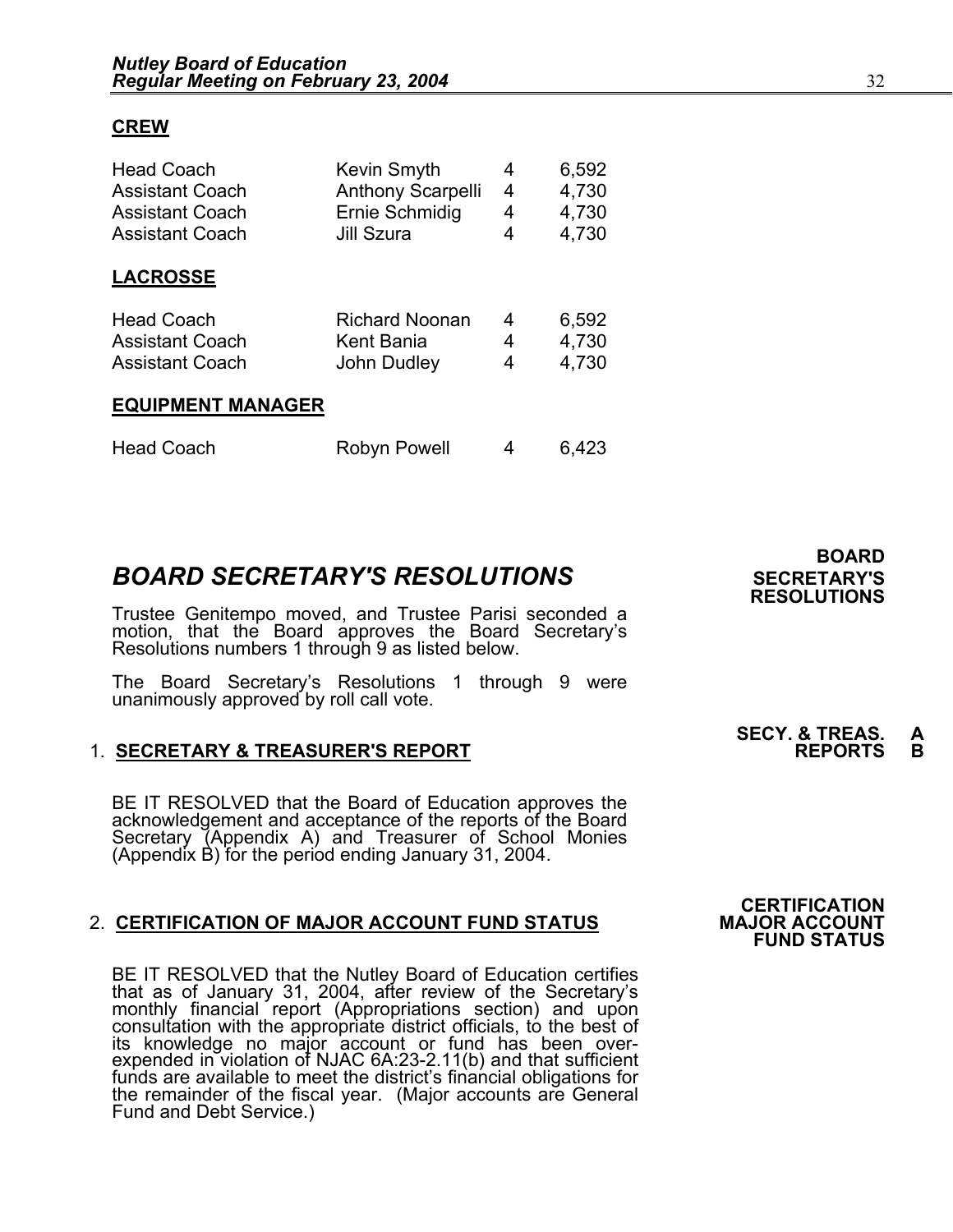3. BILLS AND MANDATORY PAYMENTS<br>BE IT RESOLVED that the Board of Education approves the **PAYMENTS** payment of bills and mandatory payments dated February 23, 2004 in the total amount of \$4,539,483.99 (Appendix C).

# 4. **REQUESTS FOR USE OF SCHOOL BUILDINGS AND BUILDINGS D GROUNDS AND GROUNDS**

BE IT RESOLVED that the Board of Education approves the requests for the use of school buildings and grounds (Appendix D), that conform to the rules and regulations set by the Board of Education.

5. **TRANSFER SCHEDULE**<br>**BE IT RESOLVED that the Board of Education approves, in SCHEDULE**<br>**BE IT RESOLVED that the Board of Education approves, in** compliance with NJAC 6A:23-2.11(c)3ii, and NJSA 18A:22-8-1, the transfers in the 2003-04 budget per Transfer Schedule #6 dated February 23, 2004 in the amount of \$106,700.00 as appended (Appendix E).

## 6. **ESSEX COUNTY EDUCATIONAL SERVICES COMMISSION** SVCS COMM<br>4 Chapter 192/193 and Approval of Contract for **Standal Community CHAP - Chapter 192/193 and Approval of Contract for CHAP 192/193 & Homebound Instruction - 2003-04 HOME INST**

WHEREAS, Chapter 192, P.L. 1977 requires the provision of certain auxiliary services to children in nonpublic schools, and Chapter 193 requires the provision of certain services to handicapped children in nonpublic schools,

THEREFORE, BE IT RESOLVED that a contract be entered into with the Essex County Educational Services Commission to provide these services during the 2004-05 school year to<br>students who attend non- public schools in Nutley, and

BE IT FURTHER RESOLVED that the price to be paid to the Essex County Educational Services Commission for these services shall not exceed the amount paid to the Nutley Board of Education by the state to implement this program, and

BE IT FURTHER RESOLVED that the Nutley Board of<br>Education approves a contract with the Essex County Educational Services Commission to provide homebound<br>instruction for public school students in hospital/rehabilitation<br>facilities outside of Nutley for the 2004-05 school year.

**USE OF** 

**ESSEX<br>SVCS COMM**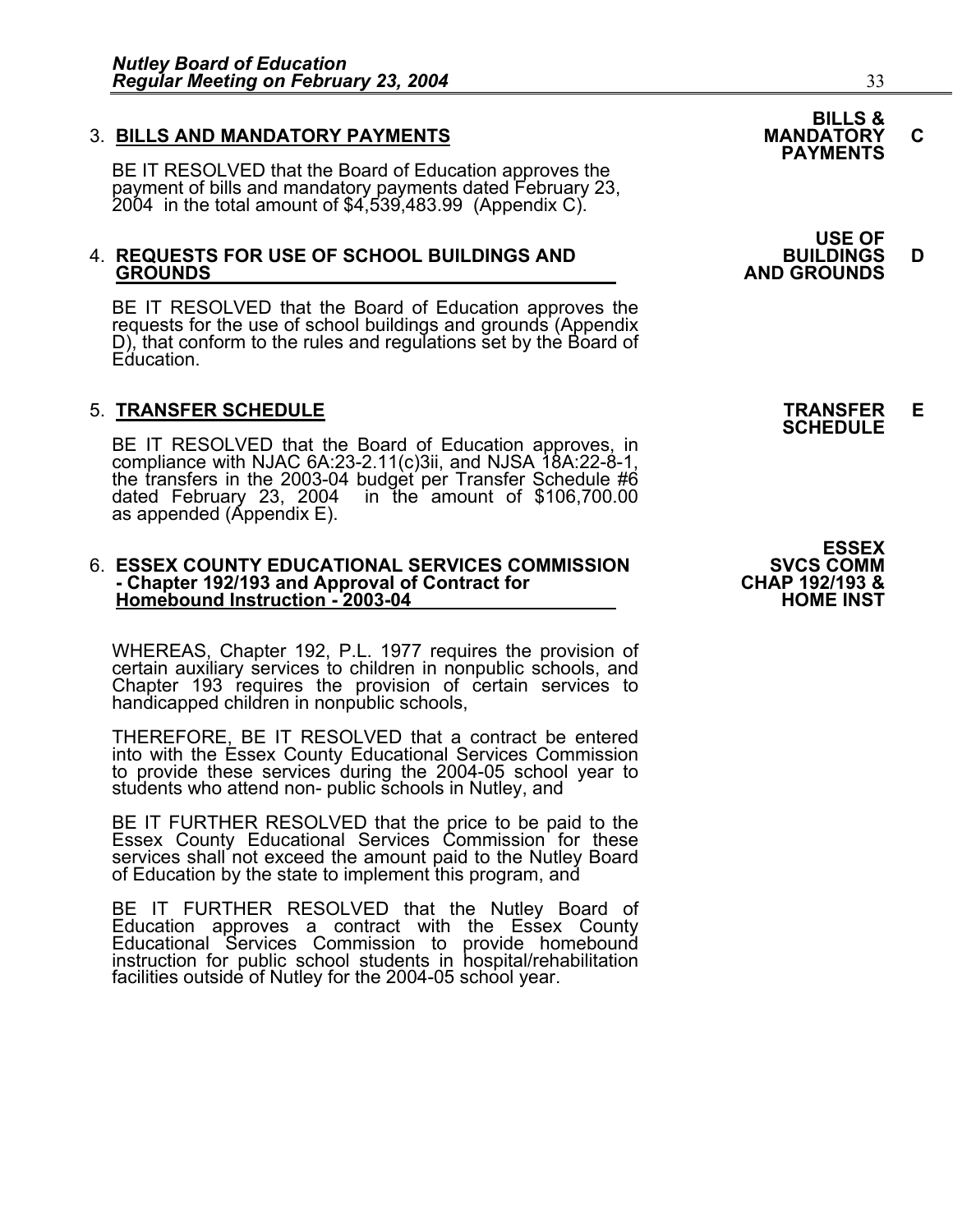## 7. AGREEMENT WITH ESSEX COUNTY EDUCATIONAL **SUIT ASSEX COUNTY EDUCATIONAL**<br>SERVICES COMMISSION - Nonpublic School Technology  **SERVICES COMMISSION - Nonpublic School Technology TECH Initiative Program - 2004-05 School Year INITIATIVE PROG**

BE IT RESOLVED that the Nutley Board of Education approves an Agreement with the Essex County Educational Services Commission hereby the Commission will administer the Nonpublic School Technology Initiative Program for nonpublic schools located within the Township of Nutley for the 2004-05 school year, and

BE IT FURTHER RESOLVED that the Nutley Board of Education pay 5% of the allocation for the Nonpublic School Technology Initiative Program to the Commission to cover the Commission's cost for administering said Program.

# 8. **APPROVAL OF PARTIAL PAYMENT TO LEVY LEVY CONSTRUCTION COMPANY CONSTRUCTION**

BE IT RESOLVED that the Board of Education approves partial payment in the amount of \$171,000.00 to Levy Construction Co., Inc. for the Nutley High School Window Replacement<br>Project as per the recommendation of architect Lee Heckendorn and construction manager Alan Ianuzzi.

### **9. APPROVAL OF PARTIAL PAYMENT TO NIRAM, INC.**

BE IT RESOLVED that the Board of Education approves partial payment in the amount of \$215,600.00 to Niram, Inc. for the Nutley High School Science Lab Refurbishment as per the recommendation of architect Lee Heckendorn and construction manager Alan Ianuzzi.

#### **COMMITTEE REPORTS REPORTS**

| <b>Trustee Parisi</b> |                         |
|-----------------------|-------------------------|
|                       | <b>Trustee Restaind</b> |
| <b>Trustee Viola</b>  |                         |
| <b>Trustee Parisi</b> |                         |

- Frustee Technology Ad Hoc Committee Finance/Budget Committee Finance/Budget Committee Public Relations Committee -
	-
- 
- - - Policy Committee

APPROVE<br>PARTIAL PAY<br>LEVY

**APPROVE PARTIAL PAY** 

**COMMITTEE**